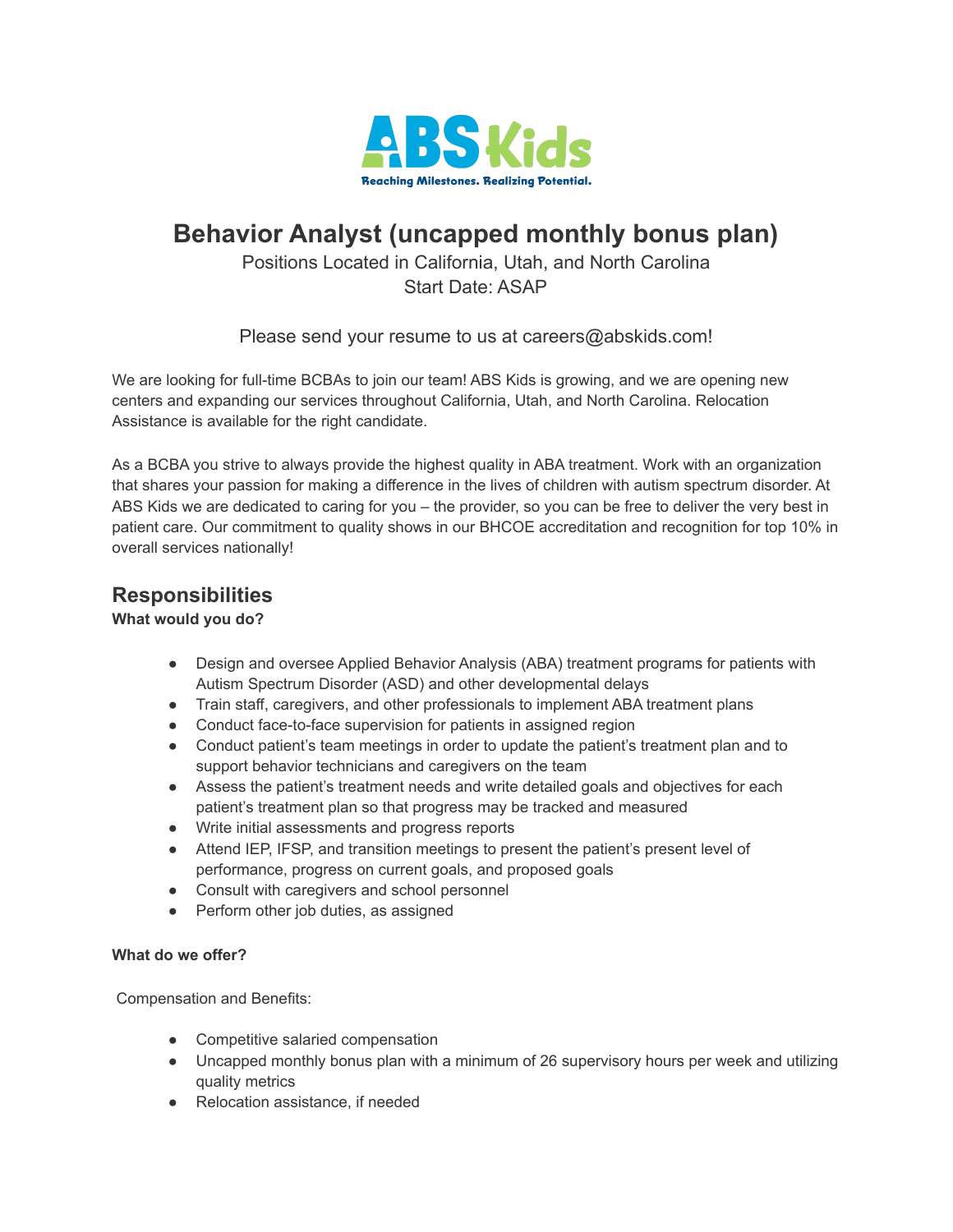- Free supervision hours for people enrolled in BCBA training
- Comprehensive benefits package including medical, dental, HSA, vision, plus voluntary benefits like short term disability, life, accident, hospital indemnity, critical illness and pet insurance
- $\bullet$  401(k) plus company match
- Cell phone and laptop stipends
- CEU stipend starting at \$500/year and increasing with tenure
- Free Online CEUs
- 3 weeks paid time off
- 10 paid holidays
- Referral bonus program
- Employee discounts and Employee Assistance Program including free legal and financial advice, free counseling support and much more
- All the tools you need to do your job such as free reinforcement toys and an ABS Kids bag to carry them in between appointments and more

Professional Collaboration:

● Ongoing meetings with members of an interdisciplinary care team, including BTs, RBTs, BCBAs and Psychologists

Connection and Support:

- Virtual events with your local colleagues that may include game nights, awards ceremonies and town hall events
- Access to online ABS Kids store
- ABS Kids Virtual Office connects you to hundreds of colleagues, professionally and personally, near and far
- Comprehensive back-end office support you provide treatment while a dedicated team takes care of your administrative needs including credentialing, billing, intake and more

#### **Who We Are:**

- ABS Kids is dedicated to empowering children with autism spectrum disorders and their families to reach their full potential - helping them learn, grow and reach incredible milestones.
- We take pride in our stellar support for providers, so they can do what they do best deliver the highest quality ABA Therapy to our patients.
- At ABS Kids we are empowered by the breadth of our differences. Our mission is to create a culture where all people thrive because their diverse stories are heard and celebrated. We commit to an evolving understanding of diversity as we learn from one another.
- We are committed to equal employment opportunity regardless of race, color, ancestry, religion, sex, national origin, sexual orientation, age, citizenship, marital status, disability, gender identity or Veteran status.

## **Qualifications**

**Who are we looking for?**